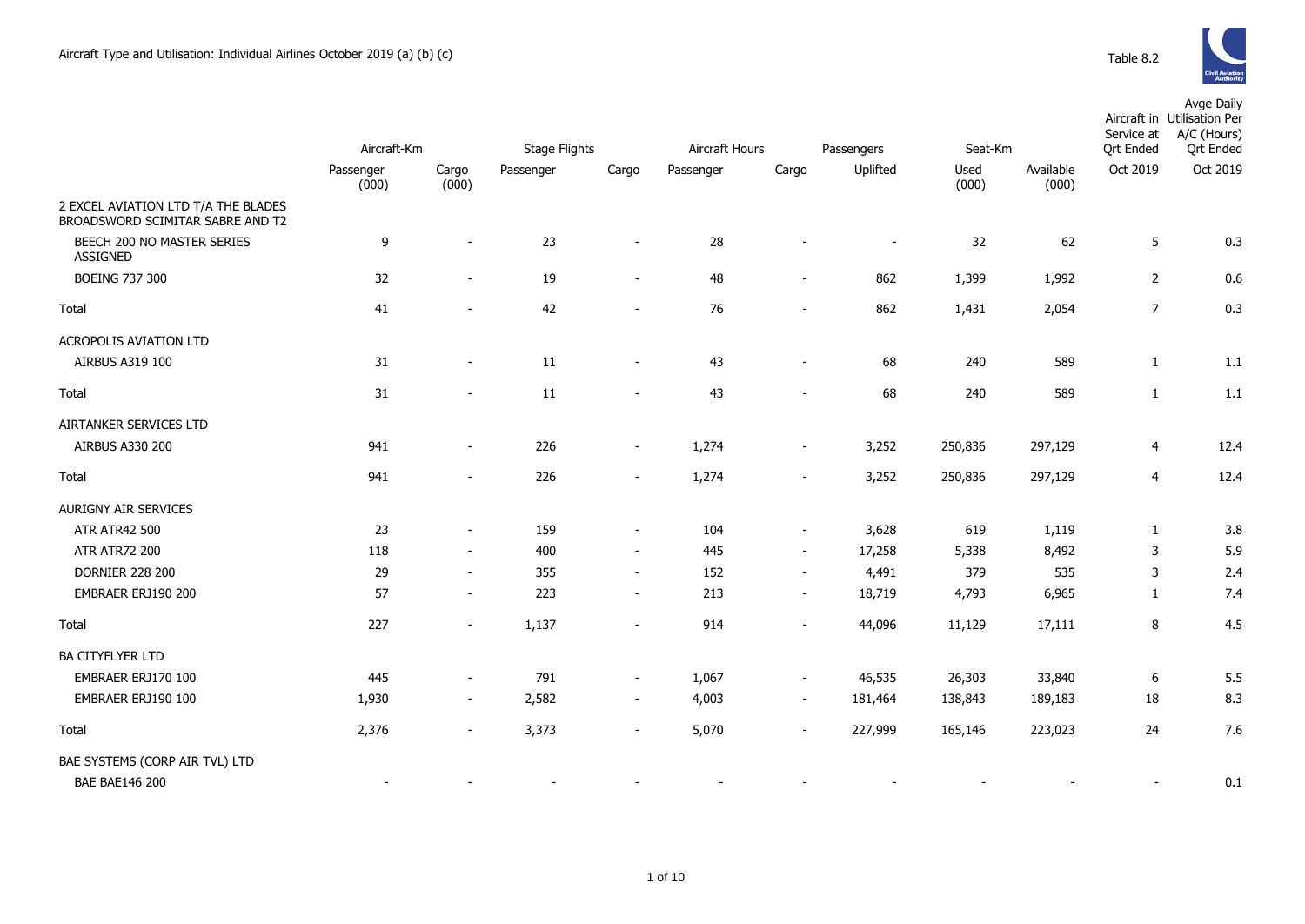|                                                    | Aircraft-Km              |                          | Stage Flights |                          |           | Aircraft Hours<br>Passengers<br>Seat-Km |           |               |                    | Service at<br>Ort Ended | Aircraft in Utilisation Per<br>A/C (Hours)<br><b>Qrt Ended</b> |
|----------------------------------------------------|--------------------------|--------------------------|---------------|--------------------------|-----------|-----------------------------------------|-----------|---------------|--------------------|-------------------------|----------------------------------------------------------------|
|                                                    | Passenger<br>(000)       | Cargo<br>(000)           | Passenger     | Cargo                    | Passenger | Cargo                                   | Uplifted  | Used<br>(000) | Available<br>(000) | Oct 2019                | Oct 2019                                                       |
| BAE SYSTEMS (CORP AIR TVL) LTD                     |                          |                          |               |                          |           |                                         |           |               |                    |                         |                                                                |
| EMBRAER EMB145 NO MASTER SERIES<br><b>ASSIGNED</b> | 45                       | $\overline{\phantom{a}}$ | 70            | $\overline{a}$           | 73        | $\overline{\phantom{a}}$                | 2,081     | 1,257         | 2,224              | $\overline{2}$          | 1.1                                                            |
| Total                                              | 45                       | $\blacksquare$           | 70            | $\blacksquare$           | 73        | $\sim$                                  | 2,081     | 1,257         | 2,224              | $\overline{2}$          | 1.0                                                            |
| <b>BLUE ISLANDS LIMITED</b>                        |                          |                          |               |                          |           |                                         |           |               |                    |                         |                                                                |
| ATR ATR42 300                                      | 23                       | $\blacksquare$           | 214           | $\overline{\phantom{a}}$ | 110       | $\overline{\phantom{a}}$                | 6,926     | 828           | 1,040              | $\mathbf{1}$            | 4.7                                                            |
| <b>ATR ATR72 200</b>                               | 158                      | $\overline{\phantom{a}}$ | 766           | $\overline{\phantom{a}}$ | 624       | $\overline{\phantom{a}}$                | 32,265    | 6,809         | 10,754             | 4                       | 6.3                                                            |
| Total                                              | 181                      | $\overline{\phantom{0}}$ | 980           | $\overline{\phantom{a}}$ | 734       | $\overline{\phantom{0}}$                | 39,191    | 7,637         | 11,794             | 5                       | 6.0                                                            |
| BRITISH AIRWAYS PLC                                |                          |                          |               |                          |           |                                         |           |               |                    |                         |                                                                |
| AIRBUS A318 100                                    | 291                      | $\overline{\phantom{a}}$ | 78            | $\blacksquare$           | 420       | $\overline{\phantom{a}}$                | 1,050     | 5,867         | 9,299              | $\mathbf{1}$            | 8.3                                                            |
| AIRBUS A319 100                                    | 4,827                    | $\overline{\phantom{a}}$ | 6,288         | $\blacksquare$           | 10,681    | $\blacksquare$                          | 700,508   | 539,827       | 640,401            | 40                      | 8.5                                                            |
| <b>AIRBUS A320 200</b>                             | 10,048                   | $\overline{\phantom{a}}$ | 7,957         | $\blacksquare$           | 18,209    | $\sim$                                  | 1,067,038 | 1,373,007     | 1,620,703          | 67                      | 9.6                                                            |
| <b>AIRBUS A320 200N</b>                            | 1,639                    | $\blacksquare$           | 1,411         | $\sim$                   | 3,093     | $\sim$                                  | 183,747   | 216,866       | 259,660            | 10                      | 10.3                                                           |
| AIRBUS A321 200                                    | 2,714                    | $\overline{\phantom{a}}$ | 2,273         | $\overline{\phantom{a}}$ | 5,096     | $\overline{\phantom{a}}$                | 348,497   | 396,552       | 503,477            | 18                      | 8.8                                                            |
| AIRBUS A321 200N                                   | 1,019                    | $\blacksquare$           | 787           | $\sim$                   | 1,848     | $\sim$                                  | 126,482   | 171,028       | 205,464            | 6                       | 9.6                                                            |
| AIRBUS A350 1000                                   | 654                      | $\blacksquare$           | 138           | $\blacksquare$           | 875       | $\overline{\phantom{a}}$                | 36,407    | 181,479       | 216,481            | 2                       | 5.3                                                            |
| <b>AIRBUS A380 800</b>                             | 3,774                    | $\overline{\phantom{a}}$ | 445           | $\overline{\phantom{a}}$ | 4,703     | $\sim$                                  | 181,278   | 1,538,131     | 1,770,125          | 12                      | 12.2                                                           |
| <b>BOEING 747 400</b>                              | 10,635                   | $\overline{\phantom{a}}$ | 1,525         | $\blacksquare$           | 13,331    | $\sim$                                  | 398,694   | 2,797,781     | 3,227,237          | 34                      | 12.5                                                           |
| <b>BOEING 777 200</b>                              | 15,620                   | $\blacksquare$           | 2,539         | $\overline{\phantom{a}}$ | 20,258    | $\blacksquare$                          | 485,219   | 3,210,179     | 3,917,810          | 46                      | 14.3                                                           |
| <b>BOEING 777 300ER</b>                            | 4,235                    | $\overline{\phantom{a}}$ | 525           | $\blacksquare$           | 5,311     | $\sim$                                  | 124,575   | 1,084,281     | 1,257,939          | 12                      | 14.6                                                           |
| <b>BOEING 787 8</b>                                | 4,024                    | $\overline{\phantom{a}}$ | 550           | $\overline{\phantom{a}}$ | 5,105     | $\overline{\phantom{a}}$                | 97,780    | 718,523       | 861,086            | 12                      | 13.6                                                           |
| <b>BOEING 787 9</b>                                | 6,307                    | $\overline{\phantom{a}}$ | 837           | $\sim$                   | 7,969     | $\overline{\phantom{a}}$                | 142,124   | 1,098,316     | 1,362,264          | 18                      | 14.6                                                           |
| Total                                              | 65,786                   | $\overline{\phantom{a}}$ | 25,353        | $\overline{\phantom{a}}$ | 96,898    | $\blacksquare$                          | 3,893,399 | 13,331,837    | 15,851,946         | 278                     | 11.4                                                           |
| CARGOLOGICAIR LTD                                  |                          |                          |               |                          |           |                                         |           |               |                    |                         |                                                                |
| <b>BOEING 747 400</b>                              | $\overline{\phantom{a}}$ | 570                      |               | 139                      |           | 783                                     |           |               |                    | 3                       | 8.4                                                            |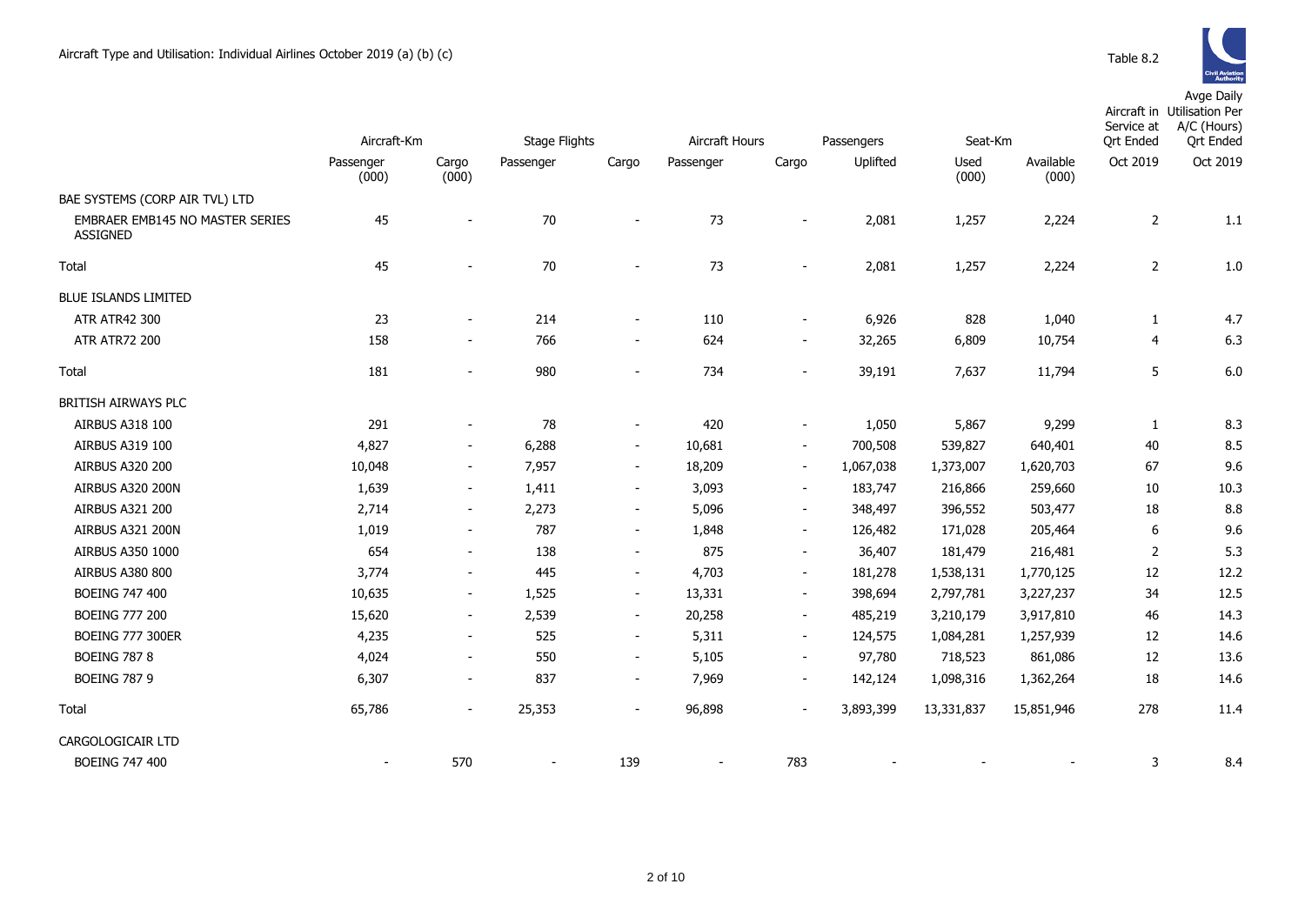

|                                                           | Aircraft-Km |                          | <b>Stage Flights</b> |                          | Aircraft Hours           |                          |                          | Seat-Km<br>Passengers |                          |                              | Aircraft in Utilisation Per<br>A/C (Hours)<br>Service at<br><b>Qrt Ended</b> |
|-----------------------------------------------------------|-------------|--------------------------|----------------------|--------------------------|--------------------------|--------------------------|--------------------------|-----------------------|--------------------------|------------------------------|------------------------------------------------------------------------------|
|                                                           | Passenger   | Cargo                    | Passenger            | Cargo                    | Passenger                | Cargo                    | Uplifted                 | Used<br>(000)         | Available                | <b>Qrt Ended</b><br>Oct 2019 | Oct 2019                                                                     |
| CARGOLOGICAIR LTD                                         | (000)       | (000)                    |                      |                          |                          |                          |                          |                       | (000)                    |                              |                                                                              |
| <b>BOEING 747 8</b>                                       |             | 265                      |                      |                          | $\sim$                   | 355                      |                          |                       |                          |                              |                                                                              |
|                                                           | $\sim$      |                          | $\sim$               | 55                       |                          |                          |                          |                       |                          | $\mathbf{1}$                 | 11.3                                                                         |
| Total                                                     | $\sim$      | 835                      | $\sim$               | 194                      | $\sim$                   | 1,137                    |                          |                       | $\blacksquare$           | $\overline{4}$               | 9.1                                                                          |
| <b>CATREUS AOC LTD</b>                                    |             |                          |                      |                          |                          |                          |                          |                       |                          |                              |                                                                              |
| BOMBARDIER BD100 1A10 NO MASTER<br><b>SERIES ASSIGNED</b> | 28          |                          | 16                   | $\overline{\phantom{a}}$ | 41                       | $\overline{\phantom{a}}$ | 65                       | 106                   | 283                      | $\mathbf{1}$                 | 0.7                                                                          |
| BOMBARDIER BD700 1A10 NO MASTER<br>SERIES ASSIGNED        | 49          |                          | 11                   | $\overline{\phantom{a}}$ | 54                       |                          | 42                       | 202                   | 633                      | $\mathbf{1}$                 | 0.8                                                                          |
| <b>CESSNA 510 NO MASTER SERIES</b><br><b>ASSIGNED</b>     | 8           |                          | $\overline{7}$       | $\overline{\phantom{a}}$ | 19                       |                          | $\overline{\phantom{a}}$ | 8                     | 32                       | $\mathbf{1}$                 | 0.2                                                                          |
| CESSNA 525 NO MASTER SERIES<br><b>ASSIGNED</b>            | 5           | $\overline{\phantom{a}}$ | $\overline{7}$       | $\sim$                   | 10                       |                          | $\overline{\phantom{a}}$ | 8                     | 26                       | $\overline{2}$               | 0.2                                                                          |
| CESSNA 560 NO MASTER SERIES<br><b>ASSIGNED</b>            | 23          | $\overline{\phantom{a}}$ | 26                   | $\overline{\phantom{a}}$ | 39                       |                          | $\blacksquare$           | 93                    | 210                      | $\overline{2}$               | 1.2                                                                          |
| <b>EMBRAER EMB505 NO MASTER SERIES</b><br><b>ASSIGNED</b> | 14          |                          | 16                   | $\overline{\phantom{a}}$ | 26                       |                          | ۰                        | 16                    | 97                       | $\overline{2}$               | 0.6                                                                          |
| <b>Total</b>                                              | 127         |                          | 83                   |                          | 188                      |                          | 107                      | 433                   | 1,281                    | 9                            | 0.6                                                                          |
| DHL AIR LTD                                               |             |                          |                      |                          |                          |                          |                          |                       |                          |                              |                                                                              |
| <b>BOEING 757 200</b>                                     |             | 1,185                    | $\sim$               | 1,529                    | $\overline{\phantom{a}}$ | 2,357                    |                          |                       |                          | 23                           | 2.9                                                                          |
| <b>BOEING 767 300F</b>                                    |             | 435                      | $\sim$               | 155                      | $\sim$                   | 608                      |                          |                       | $\overline{\phantom{a}}$ | 3                            | 7.1                                                                          |
| Total                                                     |             | 1,620                    |                      | 1,684                    |                          | 2,965                    |                          |                       |                          | 26                           | 3.4                                                                          |
| <b>EASTERN AIRWAYS</b>                                    |             |                          |                      |                          |                          |                          |                          |                       |                          |                              |                                                                              |
| <b>ATR ATR72 200</b>                                      | 64          | $\overline{\phantom{a}}$ | 191                  | $\overline{\phantom{a}}$ | 160                      | $\overline{\phantom{a}}$ | 5,688                    | 2,027                 | 4,719                    | 2                            | 2.6                                                                          |
| BAE JETSTREAM 4100 4100                                   | 144         | $\sim$                   | 523                  | $\sim$                   | 393                      | $\sim$                   | 7,162                    | 2,052                 | 4,172                    | 13                           | 0.9                                                                          |
| EMBRAER EMB145 NO MASTER SERIES<br><b>ASSIGNED</b>        | 115         |                          | 264                  | $\overline{\phantom{a}}$ | 223                      | $\sim$                   | 6,722                    | 3,110                 | 5,771                    | 2                            | 2.8                                                                          |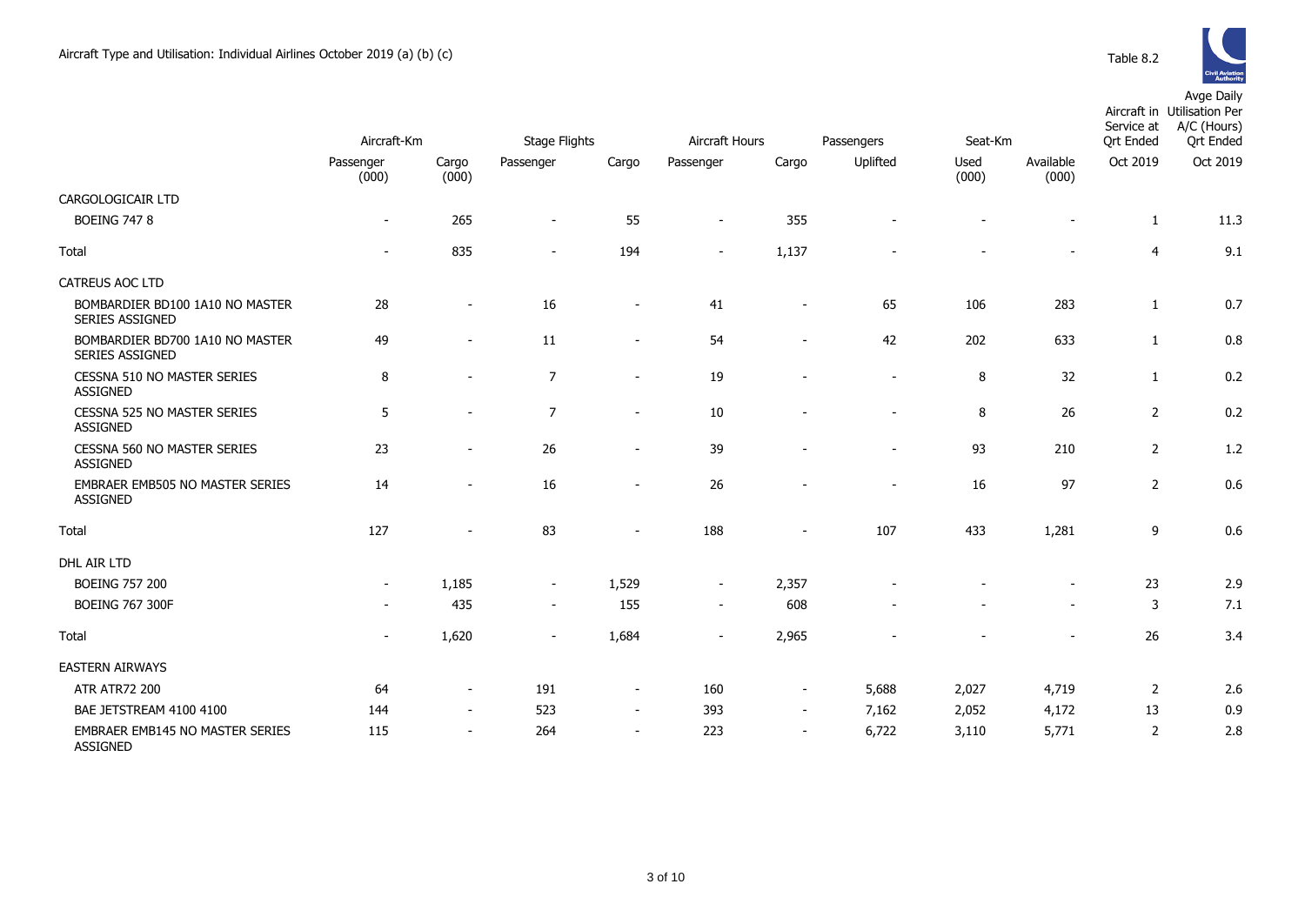

|                                                    | Aircraft-Km        |                          |                | <b>Stage Flights</b><br>Aircraft Hours |           |                          | Passengers | Seat-Km       |                    | Service at<br><b>Qrt Ended</b> | Aircraft in Utilisation Per<br>A/C (Hours)<br><b>Qrt Ended</b> |
|----------------------------------------------------|--------------------|--------------------------|----------------|----------------------------------------|-----------|--------------------------|------------|---------------|--------------------|--------------------------------|----------------------------------------------------------------|
|                                                    | Passenger<br>(000) | Cargo<br>(000)           | Passenger      | Cargo                                  | Passenger | Cargo                    | Uplifted   | Used<br>(000) | Available<br>(000) | Oct 2019                       | Oct 2019                                                       |
| <b>EASTERN AIRWAYS</b>                             |                    |                          |                |                                        |           |                          |            |               |                    |                                |                                                                |
| SAAB 2000 NO MASTER SERIES<br>ASSIGNED             | 44                 |                          | 142            |                                        | 96        |                          | 2,693      | 844           | 2,217              | $\overline{4}$                 | 1.0                                                            |
| Total                                              | 367                | $\overline{\phantom{a}}$ | 1,120          |                                        | 872       | $\overline{\phantom{a}}$ | 22,265     | 8,033         | 16,879             | 21                             | 1.2                                                            |
| <b>EASYJET UK LTD</b>                              |                    |                          |                |                                        |           |                          |            |               |                    |                                |                                                                |
| AIRBUS A319 100                                    | 12,493             | $\sim$                   | 12,348         | $\sim$                                 | 23,324    | $\sim$                   | 1,675,783  | 1,737,606     | 1,948,870          | 73                             | 11.4                                                           |
| <b>AIRBUS A320 200</b>                             | 12,046             | $\sim$                   | 8,546          | $\sim$                                 | 20,239    | $\sim$                   | 1,367,495  | 1,990,080     | 2,182,209          | 57                             | 12.5                                                           |
| AIRBUS A320 200N                                   | 7,085              |                          | 4,669          | $\sim$                                 | 11,658    | $\sim$                   | 755,505    | 1,181,925     | 1,284,127          | 31                             | 12.7                                                           |
| AIRBUS A321 200N                                   | 1,647              | $\sim$                   | 719            | $\sim$                                 | 2,506     | $\sim$                   | 153,863    | 355,968       | 387,109            | 6                              | 14.0                                                           |
| Total                                              | 33,271             | $\sim$                   | 26,282         | $\blacksquare$                         | 57,727    | $\blacksquare$           | 3,952,646  | 5,265,579     | 5,802,315          | 167                            | 12.1                                                           |
| <b>EXECUJET EUROPE</b>                             |                    |                          |                |                                        |           |                          |            |               |                    |                                |                                                                |
| BOMBARDIER BD700 1A10 NO MASTER<br>SERIES ASSIGNED | 13                 |                          | $\overline{2}$ |                                        | 16        |                          | 6          | 40            | 188                | 1                              | 0.1                                                            |
| Total                                              | 13                 |                          | $\overline{2}$ | $\overline{\phantom{a}}$               | 16        |                          | 6          | 40            | 188                | $\mathbf{1}$                   | 0.1                                                            |
| EXECUTIVE JET CHARTER LTD                          |                    |                          |                |                                        |           |                          |            |               |                    |                                |                                                                |
| AEROSPATIALE AS365 NO MASTER<br>SERIES ASSIGNED    |                    |                          |                |                                        |           |                          |            |               |                    | $\mathbf{1}$                   | $\overline{\phantom{a}}$                                       |
| AGUSTA AW139 NO MASTER SERIES<br>ASSIGNED          |                    |                          |                |                                        |           |                          |            |               |                    | $\overline{2}$                 |                                                                |
| DASSAULT FALCON 2000 NO MASTER<br>SERIES ASSIGNED  |                    |                          |                |                                        |           |                          |            |               |                    | $\mathbf{1}$                   | $\overline{\phantom{a}}$                                       |
| DASSAULT FALCON 7X NO MASTER<br>SERIES ASSIGNED    |                    |                          |                |                                        |           |                          |            | $\sim$        |                    | $\mathbf{1}$                   | 0.4                                                            |
| GULFSTREAM GVI NO MASTER SERIES<br><b>ASSIGNED</b> | 32                 |                          | 14             | $\overline{\phantom{a}}$               | 41        | $\blacksquare$           | 31         | 55            | 391                | $\overline{2}$                 | 0.9                                                            |
| Total                                              | 32                 | $\overline{\phantom{a}}$ | 14             | $\blacksquare$                         | 41        | $\overline{\phantom{a}}$ | 31         | 55            | 391                | $\overline{7}$                 | 0.3                                                            |
| <b>FLYBE LTD</b>                                   |                    |                          |                |                                        |           |                          |            |               |                    |                                |                                                                |
| <b>ATR ATR72 200</b>                               | 231                |                          | 701            | $\overline{\phantom{a}}$               | 722       |                          |            | 9,883         | 16,142             | 5                              | 4.1                                                            |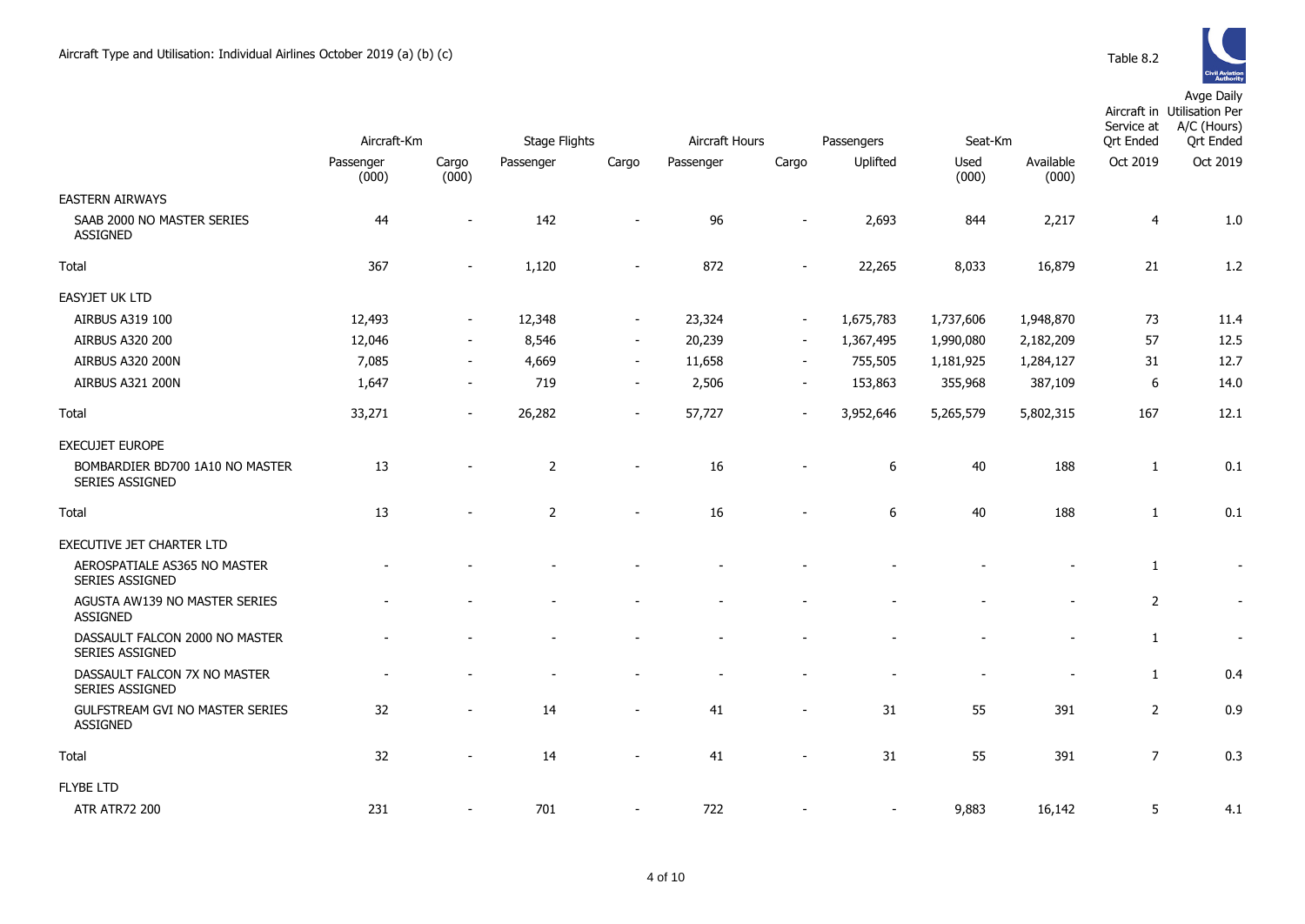|                                                           | Aircraft-Km        |                          | <b>Stage Flights</b> |                          | Aircraft Hours |                          | Passengers<br>Seat-Km |               |                    | Aircraft in Utilisation Per<br>Service at<br><b>Qrt Ended</b> | A/C (Hours)<br><b>Qrt Ended</b> |
|-----------------------------------------------------------|--------------------|--------------------------|----------------------|--------------------------|----------------|--------------------------|-----------------------|---------------|--------------------|---------------------------------------------------------------|---------------------------------|
|                                                           | Passenger<br>(000) | Cargo<br>(000)           | Passenger            | Cargo                    | Passenger      | Cargo                    | Uplifted              | Used<br>(000) | Available<br>(000) | Oct 2019                                                      | Oct 2019                        |
| <b>FLYBE LTD</b>                                          |                    |                          |                      |                          |                |                          |                       |               |                    |                                                               |                                 |
| DE HAVILLAND DHC8 400                                     | 3,542              | $\sim$                   | 8,829                | $\blacksquare$           | 10,600         | $\overline{\phantom{a}}$ | 522,819               | 213,948       | 276,303            | 54                                                            | 7.2                             |
| EMBRAER ERJ170 200                                        | 1,117              | $\sim$                   | 1,942                | $\overline{\phantom{a}}$ | 2,622          | $\overline{\phantom{a}}$ | 132,613               | 77,735        | 98,326             | 11                                                            | 8.3                             |
| EMBRAER ERJ190 200                                        | 443                |                          | 546                  | $\overline{\phantom{a}}$ | 902            | $\overline{\phantom{a}}$ | 48,175                | 40,125        | 52,314             | 6                                                             | 8.5                             |
| <b>Total</b>                                              | 5,334              | $\overline{\phantom{a}}$ | 12,018               | $\overline{\phantom{a}}$ | 14,847         | $\overline{\phantom{0}}$ | 703,607               | 341,691       | 443,085            | 76                                                            | 7.2                             |
| <b>GAMA AVIATION (UK) LTD</b>                             |                    |                          |                      |                          |                |                          |                       |               |                    |                                                               |                                 |
| BEECH 200 NO MASTER SERIES<br><b>ASSIGNED</b>             |                    |                          |                      |                          |                |                          |                       |               |                    | 4                                                             | $\overline{\phantom{a}}$        |
| BOMBARDIER BD700 1A10 NO MASTER<br><b>SERIES ASSIGNED</b> | 8                  |                          | 5                    | $\blacksquare$           | 11             | $\overline{\phantom{a}}$ | 18                    | 28            | 95                 | 3                                                             | 0.3                             |
| CANADAIR CL600 2B16 600                                   | 6                  |                          | 6                    | $\blacksquare$           | 9              | $\sim$                   | 13                    | 10            | 53                 | $\overline{4}$                                                | 0.2                             |
| CESSNA 510 NO MASTER SERIES<br><b>ASSIGNED</b>            |                    |                          |                      |                          |                |                          |                       |               |                    | 2                                                             | $\overline{\phantom{a}}$        |
| CESSNA 560 NO MASTER SERIES<br><b>ASSIGNED</b>            |                    |                          |                      |                          |                |                          |                       |               |                    | 3                                                             | $\overline{\phantom{a}}$        |
| GULFSTREAM GV NO MASTER SERIES<br><b>ASSIGNED</b>         |                    |                          |                      |                          |                |                          |                       |               |                    |                                                               |                                 |
| HAWKER HAWKER 800 NO MASTER<br>SERIES ASSIGNED            |                    |                          |                      |                          |                |                          |                       |               |                    | $\mathbf{1}$                                                  |                                 |
| <b>Total</b>                                              | 14                 |                          | 11                   | $\overline{\phantom{a}}$ | 20             | ٠                        | 31                    | 38            | 148                | 17                                                            | 0.1                             |
| JET2.COM LTD                                              |                    |                          |                      |                          |                |                          |                       |               |                    |                                                               |                                 |
| <b>BOEING 737 300</b>                                     | 1,279              |                          | 783                  | $\overline{\phantom{a}}$ | 2,095          | $\blacksquare$           | 102,100               | 168,469       | 189,258            | 11                                                            | 8.9                             |
| <b>BOEING 737 800</b>                                     | 15,178             | $\sim$                   | 6,527                | $\sim$                   | 22,919         | $\blacksquare$           | 1,120,766             | 2,614,190     | 2,868,647          | 68                                                            | 12.4                            |
| <b>BOEING 757 200</b>                                     | 1,590              | $\sim$                   | 619                  | $\overline{\phantom{a}}$ | 2,344          | $\blacksquare$           | 132,828               | 342,247       | 373,629            | 11                                                            | 10.7                            |
| Total                                                     | 18,047             |                          | 7,929                | $\overline{\phantom{m}}$ | 27,358         |                          | 1,355,694             | 3,124,906     | 3,431,534          | 90                                                            | 11.8                            |
| JOTA AVIATION LTD                                         |                    |                          |                      |                          |                |                          |                       |               |                    |                                                               |                                 |
| BAE AVRO146RJ 100                                         | 16                 |                          | 22                   | $\overline{\phantom{a}}$ | 36             | $\overline{a}$           | 823                   | 642           | 1,015              | $\mathbf{1}$                                                  | 2.2                             |
| BAE AVRO146RJ 85                                          | 13                 |                          | 18                   | $\overline{\phantom{a}}$ | 28             | $\blacksquare$           | 1,027                 | 796           | 1,190              | 1                                                             | 2.0                             |
| <b>BAE BAE146 200</b>                                     | 12                 | $\sim$                   | 14                   | $\overline{\phantom{a}}$ | 26             | $\overline{\phantom{0}}$ | 781                   | 798           | 1,175              | $\mathbf{1}$                                                  | 1.5                             |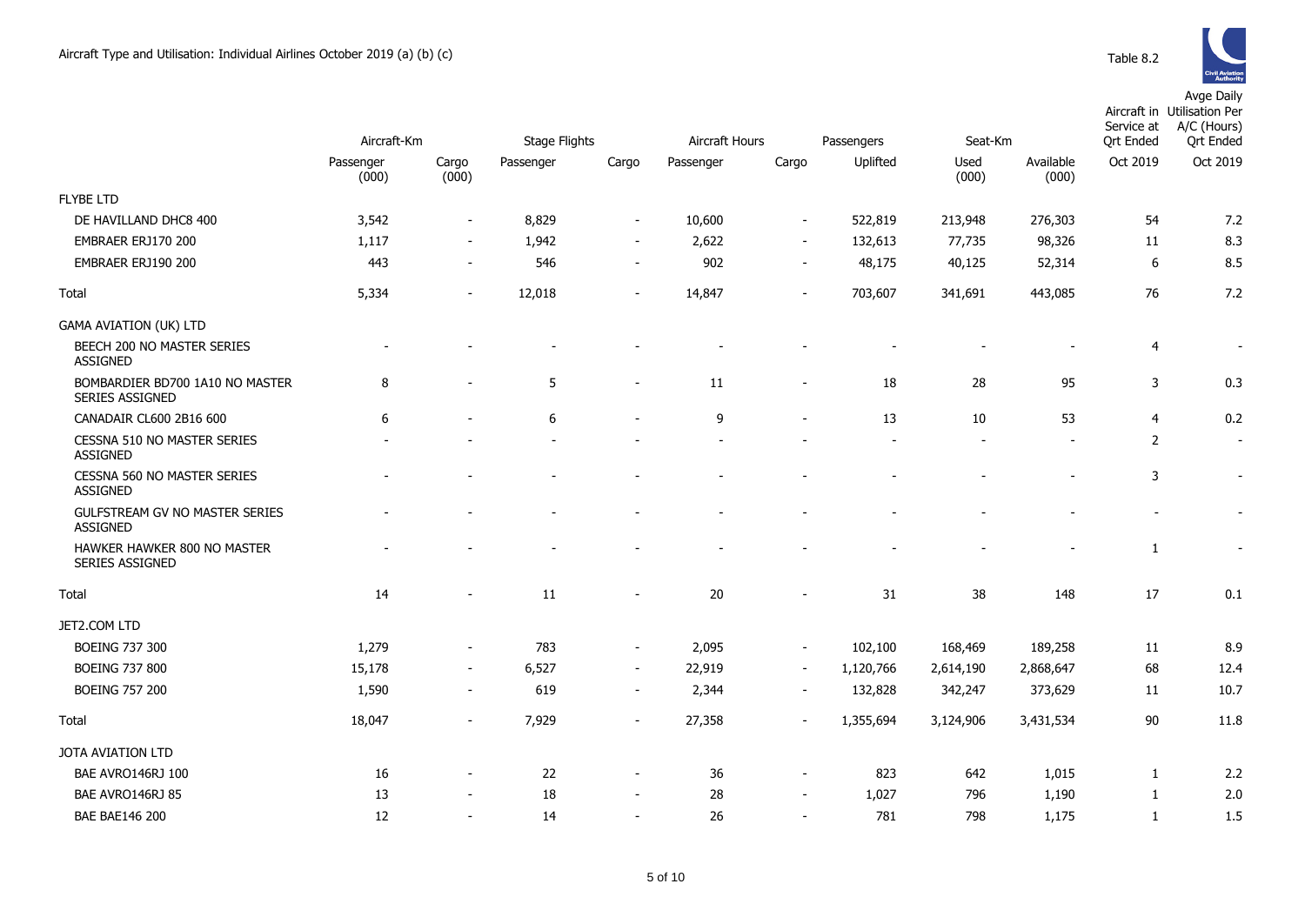|                                                           | Aircraft-Km        |                | <b>Stage Flights</b><br>Aircraft Hours |                          |                          |                          | Passengers | Seat-Km       | Service at<br><b>Qrt Ended</b> | Aircraft in Utilisation Per<br>A/C (Hours)<br><b>Qrt Ended</b> |          |
|-----------------------------------------------------------|--------------------|----------------|----------------------------------------|--------------------------|--------------------------|--------------------------|------------|---------------|--------------------------------|----------------------------------------------------------------|----------|
|                                                           | Passenger<br>(000) | Cargo<br>(000) | Passenger                              | Cargo                    | Passenger                | Cargo                    | Uplifted   | Used<br>(000) | Available<br>(000)             | Oct 2019                                                       | Oct 2019 |
| JOTA AVIATION LTD                                         |                    |                |                                        |                          |                          |                          |            |               |                                |                                                                |          |
| <b>BAE BAE146 300</b>                                     | $\blacksquare$     | 36             | $\overline{\phantom{a}}$               | 27                       | $\overline{\phantom{a}}$ | 66                       |            |               |                                | $\overline{2}$                                                 | 0.4      |
| <b>Total</b>                                              | 41                 | 36             | 54                                     | 27                       | 89                       | 66                       | 2,631      | 2,236         | 3,380                          | 5                                                              | 1.3      |
| LOGANAIR LTD                                              |                    |                |                                        |                          |                          |                          |            |               |                                |                                                                |          |
| BRITTEN NORMAN BN2A<br>UNDESIGNATED MASTER SERIES         | 17                 |                | 478                                    |                          | 119                      |                          | 1,719      | 79            | 134                            | $\overline{2}$                                                 | 1.8      |
| DE HAVILLAND DHC6 400                                     | 51                 |                | 306                                    | $\overline{\phantom{a}}$ | 281                      | $\blacksquare$           | 2,553      | 443           | 976                            | 3                                                              | 3.0      |
| EMBRAER EMB135 NO MASTER SERIES<br><b>ASSIGNED</b>        | 271                |                | 561                                    | $\overline{\phantom{a}}$ | 656                      | $\overline{\phantom{a}}$ | 11,411     | 5,626         | 10,036                         | 4                                                              | 4.6      |
| <b>EMBRAER EMB145 NO MASTER SERIES</b><br><b>ASSIGNED</b> | 800                |                | 1,611                                  | $\overline{\phantom{a}}$ | 1,949                    | $\overline{\phantom{a}}$ | 37,036     | 19,582        | 39,176                         | 13                                                             | 5.0      |
| SAAB 2000 NO MASTER SERIES<br><b>ASSIGNED</b>             | 178                |                | 484                                    | $\overline{\phantom{a}}$ | 517                      | $\overline{\phantom{a}}$ | 8,013      | 3,745         | 8,904                          | 4                                                              | 4.1      |
| SAAB 340 NO MASTER SERIES ASSIGNED                        | 510                |                | 1,820                                  | $\blacksquare$           | 1,769                    | $\overline{\phantom{a}}$ | 35,519     | 10,859        | 16,801                         | 16                                                             | 3.6      |
| Total                                                     | 1,827              | $\sim$         | 5,260                                  | $\overline{\phantom{a}}$ | 5,291                    | $\overline{\phantom{a}}$ | 96,251     | 40,334        | 76,027                         | 42                                                             | 4.0      |
| NORWEGIAN AIR UK LTD                                      |                    |                |                                        |                          |                          |                          |            |               |                                |                                                                |          |
| <b>BOEING 787 9</b>                                       | 4,367              |                | 595                                    | $\overline{\phantom{a}}$ | 5,394                    | $\overline{\phantom{a}}$ | 145,115    | 1,270,241     | 1,502,328                      | 13                                                             | 14.2     |
| Total                                                     | 4,367              |                | 595                                    | $\overline{\phantom{a}}$ | 5,394                    |                          | 145,115    | 1,270,241     | 1,502,328                      | 13                                                             | 14.2     |
| <b>RVL AVIATION LTD</b>                                   |                    |                |                                        |                          |                          |                          |            |               |                                |                                                                |          |
| BEECH 200 NO MASTER SERIES<br><b>ASSIGNED</b>             | 6                  | 4              | 17                                     | $\overline{7}$           | 14                       | 9                        |            | 15            | 38                             | 4                                                              | 0.2      |
| CESSNA 310 NO MASTER SERIES<br><b>ASSIGNED</b>            |                    |                |                                        |                          |                          |                          |            |               |                                | 3                                                              |          |
| <b>CESSNA 402 NO MASTER SERIES</b><br><b>ASSIGNED</b>     |                    |                |                                        |                          |                          |                          |            |               |                                | 1                                                              |          |
| <b>CESSNA 404 NO MASTER SERIES</b><br><b>ASSIGNED</b>     |                    |                |                                        |                          |                          |                          |            |               |                                | 3                                                              |          |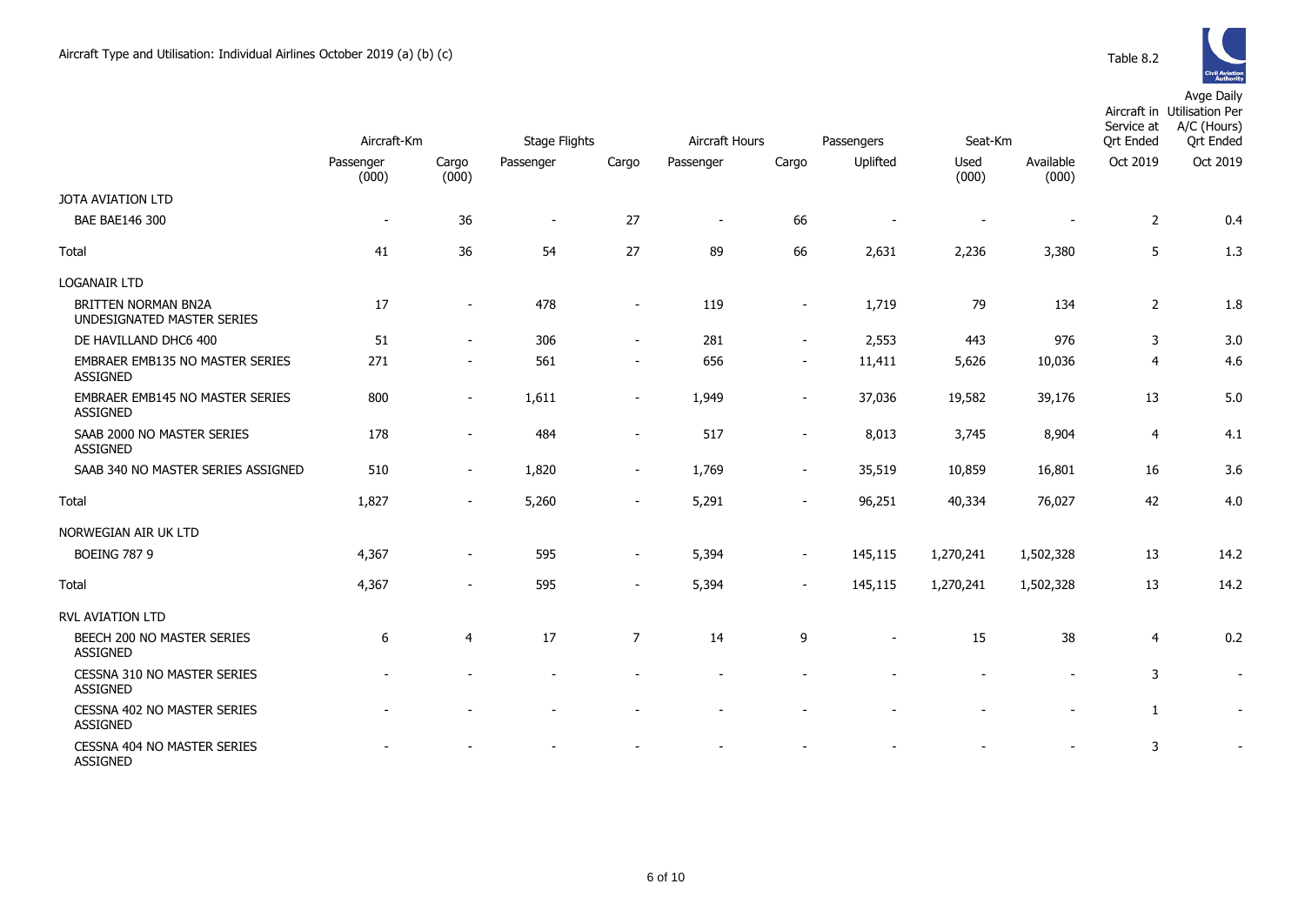

|                                                    | Aircraft-Km        |                | <b>Stage Flights</b><br>Aircraft Hours |                          |           |                          | Passengers               | Seat-Km        |                    | Service at<br><b>Qrt Ended</b> | Aircraft in Utilisation Per<br>A/C (Hours)<br><b>Qrt Ended</b> |
|----------------------------------------------------|--------------------|----------------|----------------------------------------|--------------------------|-----------|--------------------------|--------------------------|----------------|--------------------|--------------------------------|----------------------------------------------------------------|
|                                                    | Passenger<br>(000) | Cargo<br>(000) | Passenger                              | Cargo                    | Passenger | Cargo                    | Uplifted                 | Used<br>(000)  | Available<br>(000) | Oct 2019                       | Oct 2019                                                       |
| <b>RVL AVIATION LTD</b>                            |                    |                |                                        |                          |           |                          |                          |                |                    |                                |                                                                |
| CESSNA F406 NO MASTER SERIES<br><b>ASSIGNED</b>    |                    | 24             | $\overline{\phantom{a}}$               | 62                       |           | 64                       |                          |                |                    | $\overline{7}$                 | 0.3                                                            |
| Total                                              | 6                  | 28             | 17                                     | 69                       | 14        | 73                       |                          | 15             | 38                 | 18                             | 0.2                                                            |
| RYANAIR UK LTD                                     |                    |                |                                        |                          |           |                          |                          |                |                    |                                |                                                                |
| <b>BOEING 737 800</b>                              | 185                | $\sim$         | 154                                    | $\sim$                   | 327       |                          | $\overline{\phantom{a}}$ | 30,998         | 34,986             | $\mathbf{1}$                   | 10.5                                                           |
| Total                                              | 185                |                | 154                                    |                          | 327       |                          | $\blacksquare$           | 30,998         | 34,986             | $\mathbf{1}$                   | 10.5                                                           |
| SAXONAIR CHARTER LTD                               |                    |                |                                        |                          |           |                          |                          |                |                    |                                |                                                                |
| CANADAIR CL600 2B16 600                            | 20                 |                | 14                                     |                          | 30        |                          | 65                       | 79             | 200                | 1                              | 1.7                                                            |
| CESSNA 510 NO MASTER SERIES<br><b>ASSIGNED</b>     |                    |                |                                        |                          |           |                          |                          |                |                    | $\mathbf{1}$                   | 0.3                                                            |
| EMBRAER EMB505 NO MASTER SERIES<br><b>ASSIGNED</b> |                    |                |                                        |                          |           |                          |                          |                | $\overline{a}$     | $\overline{2}$                 | 0.3                                                            |
| EMBRAER EMB550 NO MASTER SERIES<br><b>ASSIGNED</b> |                    |                |                                        |                          |           |                          |                          |                |                    | $\overline{\phantom{a}}$       | 0.9                                                            |
| GULFSTREAM GV NO MASTER SERIES<br><b>ASSIGNED</b>  | 17                 |                | 10                                     |                          | 24        |                          | 35                       | 66             | 271                | $\mathbf{1}$                   | 1.1                                                            |
| HAWKER HAWKER 800 NO MASTER<br>SERIES ASSIGNED     |                    |                |                                        |                          |           |                          |                          |                | $\blacksquare$     | $\mathbf{1}$                   | 0.6                                                            |
| Total                                              | 37                 |                | 24                                     |                          | 55        | $\sim$                   | 100                      | 145            | 471                | $\boldsymbol{6}$               | 0.7                                                            |
| TAG AVIATION (UK) LTD                              |                    |                |                                        |                          |           |                          |                          |                |                    |                                |                                                                |
| <b>BOEING 757 200</b>                              | 31                 |                | 10                                     |                          | 43        |                          | 419                      | 1,746          | 2,839              | $\mathbf{1}$                   | 1.3                                                            |
| BOMBARDIER BD700 1A10 NO MASTER<br>SERIES ASSIGNED |                    |                |                                        |                          |           |                          | $\overline{\phantom{a}}$ | $\blacksquare$ |                    | $\overline{2}$                 | $\sim$                                                         |
| BOMBARDIER BD700 1A11 NO MASTER<br>SERIES ASSIGNED | 22                 |                | 11                                     |                          | 29        | $\overline{\phantom{a}}$ | 32                       | 49             | 303                | $\mathbf{1}$                   | 0.8                                                            |
| CANADAIR CL600 2B16 600                            | $\overline{4}$     |                | 6                                      | $\overline{\phantom{a}}$ | 6         | $\sim$                   | 20                       | 12             | 33                 | 3                              | 0.2                                                            |
| DASSAULT FALCON 2000 NO MASTER<br>SERIES ASSIGNED  | 13                 |                | 13                                     |                          | 20        | $\sim$                   | 28                       | 25             | 117                | $\mathbf{1}$                   | 0.7                                                            |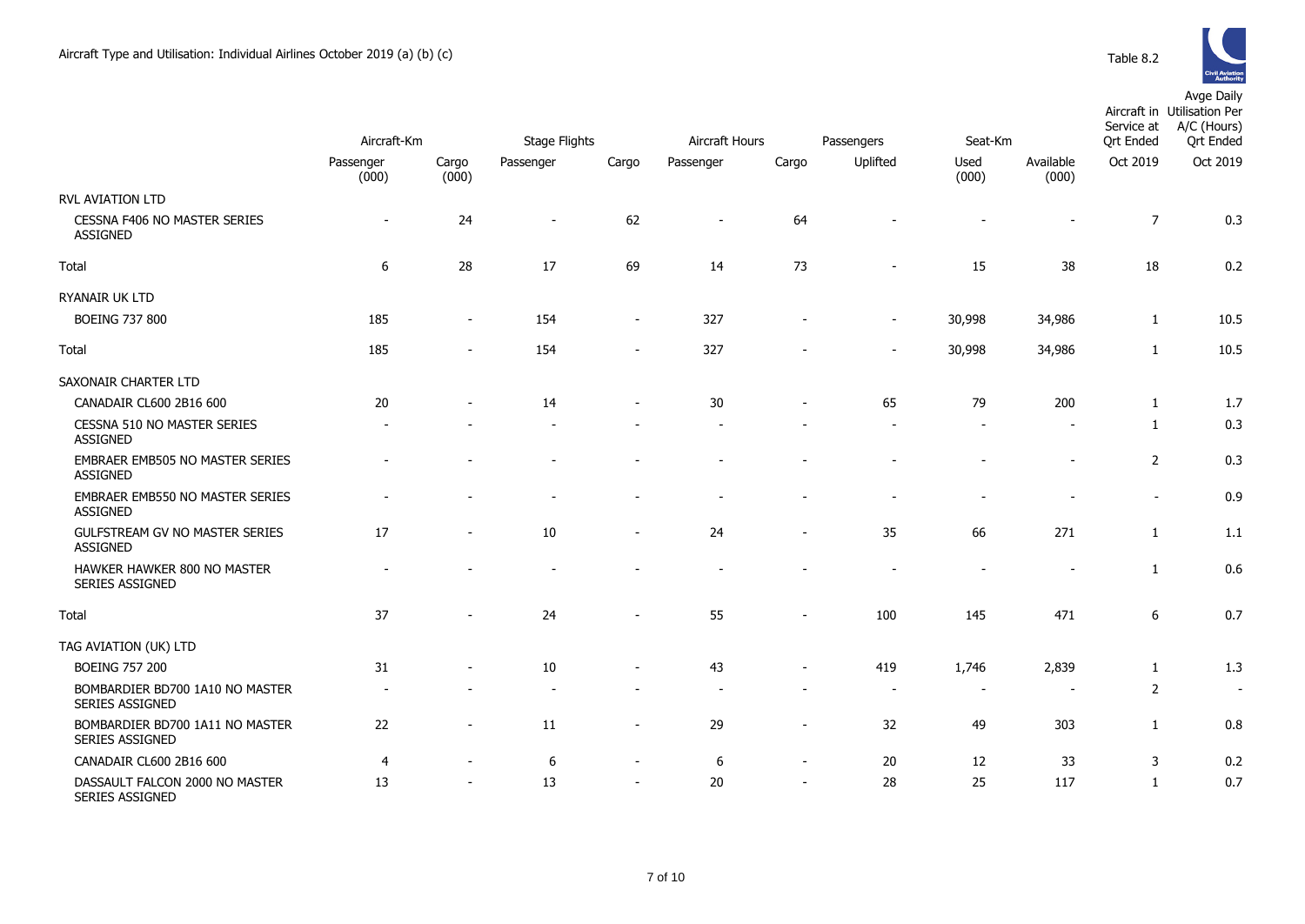

|                                                        | Aircraft-Km              |                          | <b>Stage Flights</b>     |                          | Aircraft Hours<br>Passengers |                          |                | Seat-Km                  |                    | Service at<br><b>Qrt Ended</b> | Aircraft in Utilisation Per<br>A/C (Hours)<br><b>Qrt Ended</b> |  |
|--------------------------------------------------------|--------------------------|--------------------------|--------------------------|--------------------------|------------------------------|--------------------------|----------------|--------------------------|--------------------|--------------------------------|----------------------------------------------------------------|--|
|                                                        | Passenger<br>(000)       | Cargo<br>(000)           | Passenger                | Cargo                    | Passenger                    | Cargo                    | Uplifted       | Used<br>(000)            | Available<br>(000) | Oct 2019                       | Oct 2019                                                       |  |
| TAG AVIATION (UK) LTD                                  |                          |                          |                          |                          |                              |                          |                |                          |                    |                                |                                                                |  |
| DASSAULT FALCON 7X NO MASTER<br><b>SERIES ASSIGNED</b> | 17                       | $\blacksquare$           | 8                        |                          | 23                           |                          | 13             | 26                       | 229                | $\overline{2}$                 | 0.2                                                            |  |
| GULFSTREAM GV NO MASTER SERIES<br>ASSIGNED             | 36                       | $\overline{\phantom{a}}$ | 13                       |                          | 46                           |                          | 49             | 169                      | 654                | $\mathbf{1}$                   | 0.8                                                            |  |
| <b>GULFSTREAM GVI NO MASTER SERIES</b><br>ASSIGNED     | 4                        | $\blacksquare$           | $\overline{2}$           |                          | 5                            | $\overline{\phantom{a}}$ | 16             | 38                       | 61                 | $1\,$                          | 0.1                                                            |  |
| Total                                                  | 127                      | $\overline{\phantom{a}}$ | 63                       |                          | 172                          |                          | 577            | 2,065                    | 4,236              | 12                             | 0.4                                                            |  |
| THOMAS COOK AIRLINES LTD                               |                          |                          |                          |                          |                              |                          |                |                          |                    |                                |                                                                |  |
| <b>AIRBUS A321 200</b>                                 |                          |                          |                          |                          |                              |                          |                |                          |                    | $\blacksquare$                 | 14.3                                                           |  |
| AIRBUS A330 200                                        |                          |                          |                          |                          |                              |                          |                |                          |                    | $\sim$                         | 15.6                                                           |  |
| AIRBUS A330 300                                        |                          |                          |                          |                          |                              |                          |                |                          |                    | $\sim$                         | 13.1                                                           |  |
| Total                                                  |                          |                          |                          |                          |                              |                          |                |                          |                    |                                | 14.6                                                           |  |
| TITAN AIRWAYS LTD                                      |                          |                          |                          |                          |                              |                          |                |                          |                    |                                |                                                                |  |
| AIRBUS A318 100                                        | 11                       | $\overline{\phantom{a}}$ | 13                       | $\sim$                   | 21                           | $\overline{\phantom{a}}$ | 315            | 262                      | 340                | $\mathbf{1}$                   | 0.7                                                            |  |
| <b>AIRBUS A320 200</b>                                 | 335                      | $\overline{\phantom{a}}$ | 142                      | $\sim$                   | 491                          | $\sim$                   | 4,440          | 42,855                   | 60,365             | $\overline{2}$                 | 11.8                                                           |  |
| AIRBUS A321 200                                        | 620                      | $\overline{\phantom{a}}$ | 250                      | $\overline{\phantom{a}}$ | 906                          | $\overline{\phantom{a}}$ | $\blacksquare$ | 127,517                  | 135,882            | 3                              | 12.1                                                           |  |
| BOEING 737 400                                         | $\blacksquare$           | 68                       | $\overline{\phantom{a}}$ | 122                      | $\overline{\phantom{a}}$     | 147                      | $\sim$         | $\sim$                   |                    | $\overline{2}$                 | 2.1                                                            |  |
| <b>BOEING 757 200</b>                                  | 95                       | $\overline{\phantom{a}}$ | 44                       | $\sim$                   | 144                          | $\sim$                   | 3,003          | 13,112                   | 19,600             | $\overline{2}$                 | 7.8                                                            |  |
| <b>BOEING 767 300F</b>                                 | 66                       | $\blacksquare$           | 17                       | $\sim$                   | 96                           | $\blacksquare$           | 2,076          | 9,005                    | 17,388             | $\mathbf{1}$                   | 6.0                                                            |  |
| Total                                                  | 1,126                    | 68                       | 466                      | 122                      | 1,659                        | 147                      | 9,834          | 192,751                  | 233,575            | 11                             | 7.9                                                            |  |
| TUI AIRWAYS LTD                                        |                          |                          |                          |                          |                              |                          |                |                          |                    |                                |                                                                |  |
| <b>BOEING 737 8</b>                                    | $\overline{\phantom{a}}$ |                          |                          |                          |                              |                          |                | $\overline{\phantom{a}}$ |                    | 6                              |                                                                |  |
| <b>BOEING 737 800</b>                                  | 7,747                    | $\sim$                   | 3,172                    | $\sim$                   | 11,460                       | $\sim$                   | 571,113        | 1,399,701                | 1,464,163          | 31                             | 14.0                                                           |  |
| <b>BOEING 757 200</b>                                  | 2,142                    | $\sim$                   | 798                      | $\sim$                   | 3,102                        | $\sim$                   | 162,479        | 437,622                  | 463,080            | 12                             | 13.0                                                           |  |
| <b>BOEING 767 300F</b>                                 | 489                      | $\overline{\phantom{a}}$ | 187                      | $\sim$                   | 709                          | $\sim$                   | 56,496         | 148,423                  | 160,295            | $\overline{2}$                 | 13.3                                                           |  |
| <b>BOEING 787 8</b>                                    | 2,573                    | $\sim$                   | 435                      | $\sim$                   | 3,203                        | $\overline{\phantom{a}}$ | 121,988        | 726,082                  | 777,696            | 8                              | 15.7                                                           |  |
| <b>BOEING 787 9</b>                                    | 1,333                    | $\overline{\phantom{a}}$ | 231                      | $\overline{\phantom{a}}$ | 1,679                        | $\blacksquare$           | 73,827         | 432,220                  | 459,935            | 4                              | 14.5                                                           |  |
| Total                                                  | 14,283                   | $\blacksquare$           | 4,823                    | $\blacksquare$           | 20,153                       | $\overline{\phantom{a}}$ | 985,903        | 3,144,048                | 3,325,169          | 63                             | 14.0                                                           |  |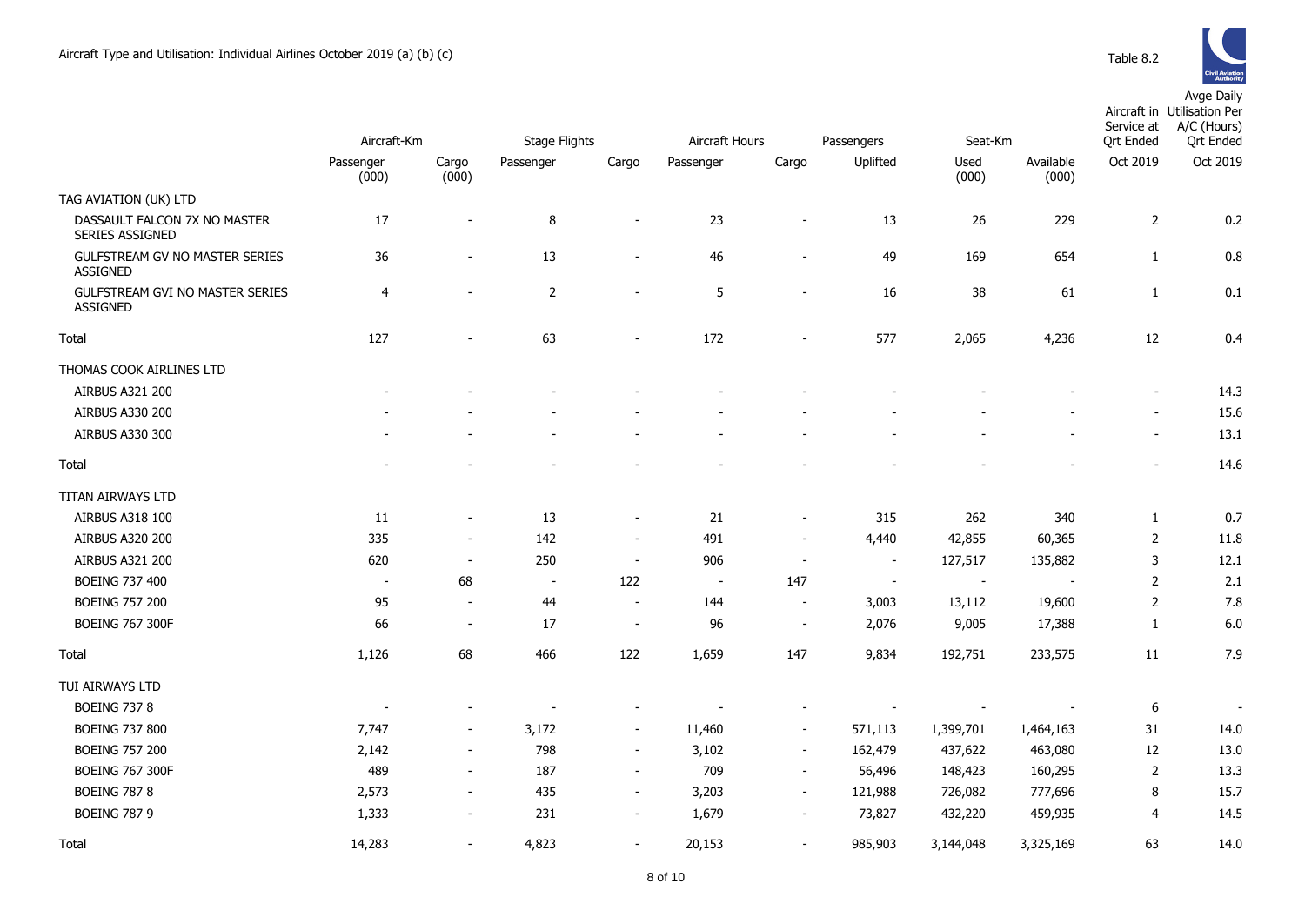|                                                           | Aircraft-Km              |                          | <b>Stage Flights</b>     |                          | <b>Aircraft Hours</b><br>Passengers |                          |                          | Seat-Km       |                    |                | Aircraft in Utilisation Per<br>Service at<br>A/C (Hours)<br><b>Qrt Ended</b> |
|-----------------------------------------------------------|--------------------------|--------------------------|--------------------------|--------------------------|-------------------------------------|--------------------------|--------------------------|---------------|--------------------|----------------|------------------------------------------------------------------------------|
|                                                           | Passenger<br>(000)       | Cargo<br>(000)           | Passenger                | Cargo                    | Passenger                           | Cargo                    | Uplifted                 | Used<br>(000) | Available<br>(000) | Oct 2019       | Oct 2019                                                                     |
| VIRGIN ATLANTIC AIRWAYS LTD                               |                          |                          |                          |                          |                                     |                          |                          |               |                    |                |                                                                              |
| <b>AIRBUS A330 200</b>                                    | 1,043                    | $\blacksquare$           | 156                      | $\blacksquare$           | 1,332                               | $\overline{\phantom{a}}$ | 32,992                   | 232,804       | 299,229            | 3              | 15.3                                                                         |
| AIRBUS A330 300                                           | 3,140                    | $\blacksquare$           | 559                      | $\overline{\phantom{a}}$ | 4,224                               | $\overline{\phantom{a}}$ | 121,353                  | 682,463       | 835,135            | 10             | 13.8                                                                         |
| AIRBUS A340-600                                           | 662                      | $\sim$                   | 118                      | $\overline{\phantom{a}}$ | 871                                 | $\sim$                   | 29,679                   | 164,841       | 203,911            | 5              | 10.6                                                                         |
| <b>AIRBUS A350 1000</b>                                   | 644                      | $\overline{\phantom{a}}$ | 116                      | $\overline{\phantom{a}}$ | 840                                 | $\overline{\phantom{a}}$ | 32,599                   | 181,087       | 215,867            | $\overline{4}$ | 12.0                                                                         |
| <b>BOEING 747 400</b>                                     | 2,231                    | $\overline{\phantom{a}}$ | 336                      | $\sim$                   | 2,786                               | $\sim$                   | 131,963                  | 876,577       | 1,015,254          | 8              | 13.1                                                                         |
| <b>BOEING 787 9</b>                                       | 5,799                    | $\sim$                   | 686                      | $\blacksquare$           | 7,149                               | $\sim$                   | 148,640                  | 1,258,290     | 1,530,810          | 17             | 13.6                                                                         |
| Total                                                     | 13,519                   | $\blacksquare$           | 1,971                    | $\overline{\phantom{a}}$ | 17,202                              | $\sim$                   | 497,226                  | 3,396,062     | 4,100,206          | 47             | 13.3                                                                         |
| VIRGIN ATLANTIC INTERNATIONAL                             |                          |                          |                          |                          |                                     |                          |                          |               |                    |                |                                                                              |
| <b>AIRBUS A330 200</b>                                    | 353                      |                          | 68                       | $\overline{\phantom{a}}$ | 460                                 | $\blacksquare$           | 10,904                   | 73,574        | 101,408            | $\mathbf{1}$   | 14.8                                                                         |
| Total                                                     | 353                      | $\blacksquare$           | 68                       | $\overline{\phantom{a}}$ | 460                                 | $\sim$                   | 10,904                   | 73,574        | 101,408            | $\mathbf{1}$   | 14.8                                                                         |
| <b>VOLUXIS LTD</b>                                        |                          |                          |                          |                          |                                     |                          |                          |               |                    |                |                                                                              |
| BOMBARDIER BD700 1A10 NO MASTER<br><b>SERIES ASSIGNED</b> |                          |                          | $\blacksquare$           |                          |                                     |                          |                          |               |                    | 1              | $\overline{\phantom{a}}$                                                     |
| HAWKER HAWKER 800 NO MASTER<br><b>SERIES ASSIGNED</b>     | 24                       |                          | $30\,$                   | $\overline{a}$           | 40                                  |                          |                          | 66            | 192                | 4              | 0.4                                                                          |
| Total                                                     | 24                       | $\overline{\phantom{a}}$ | 30                       | $\overline{\phantom{a}}$ | 40                                  |                          | $\overline{\phantom{0}}$ | 66            | 192                | 5              | 0.3                                                                          |
| WEST ATLANTIC UK LTD                                      |                          |                          |                          |                          |                                     |                          |                          |               |                    |                |                                                                              |
| <b>BOEING 737 300</b>                                     | $\sim$                   | 122                      | $\overline{\phantom{a}}$ | 186                      | $\overline{\phantom{a}}$            | 257                      |                          |               |                    | 6              | 1.3                                                                          |
| BOEING 737 400                                            | $\blacksquare$           | 425                      | $\sim$                   | 822                      | $\blacksquare$                      | 979                      |                          |               |                    | 13             | 2.1                                                                          |
| <b>BOEING 737 800</b>                                     | $\overline{\phantom{a}}$ | 226                      | $\blacksquare$           | 297                      | $\overline{\phantom{a}}$            | 420                      |                          |               | $\blacksquare$     | $\overline{4}$ | 3.6                                                                          |
| Total                                                     | $\blacksquare$           | 774                      | $\overline{\phantom{a}}$ | 1,305                    | $\blacksquare$                      | 1,656                    |                          |               |                    | 23             | 2.1                                                                          |
| <b>WIZZ AIR UK LTD</b>                                    |                          |                          |                          |                          |                                     |                          |                          |               |                    |                |                                                                              |
| <b>AIRBUS A320 200</b>                                    | 1,027                    | $\overline{\phantom{a}}$ | 534                      | $\blacksquare$           | 1,601                               | $\blacksquare$           | 89,529                   | 172,844       | 190,948            | 4              | 14.4                                                                         |
| <b>AIRBUS A321 200</b>                                    | 1,803                    | $\blacksquare$           | 967                      | $\overline{\phantom{a}}$ | 2,842                               | $\sim$                   | 190,510                  | 358,193       | 414,623            | $\overline{7}$ | 14.1                                                                         |
| Total                                                     | 2,829                    | $\blacksquare$           | 1,501                    | $\overline{\phantom{a}}$ | 4,444                               | $\blacksquare$           | 280,039                  | 531,037       | 605,571            | 11             | 14.2                                                                         |
| <b>Grand Total</b>                                        | 165,559                  | 3,360                    | 93,677                   | 3,401                    | 261,448                             | 6,045                    | 12,273,915               | 31,193,860    | 36,089,278         | 1,005          | 9.5                                                                          |